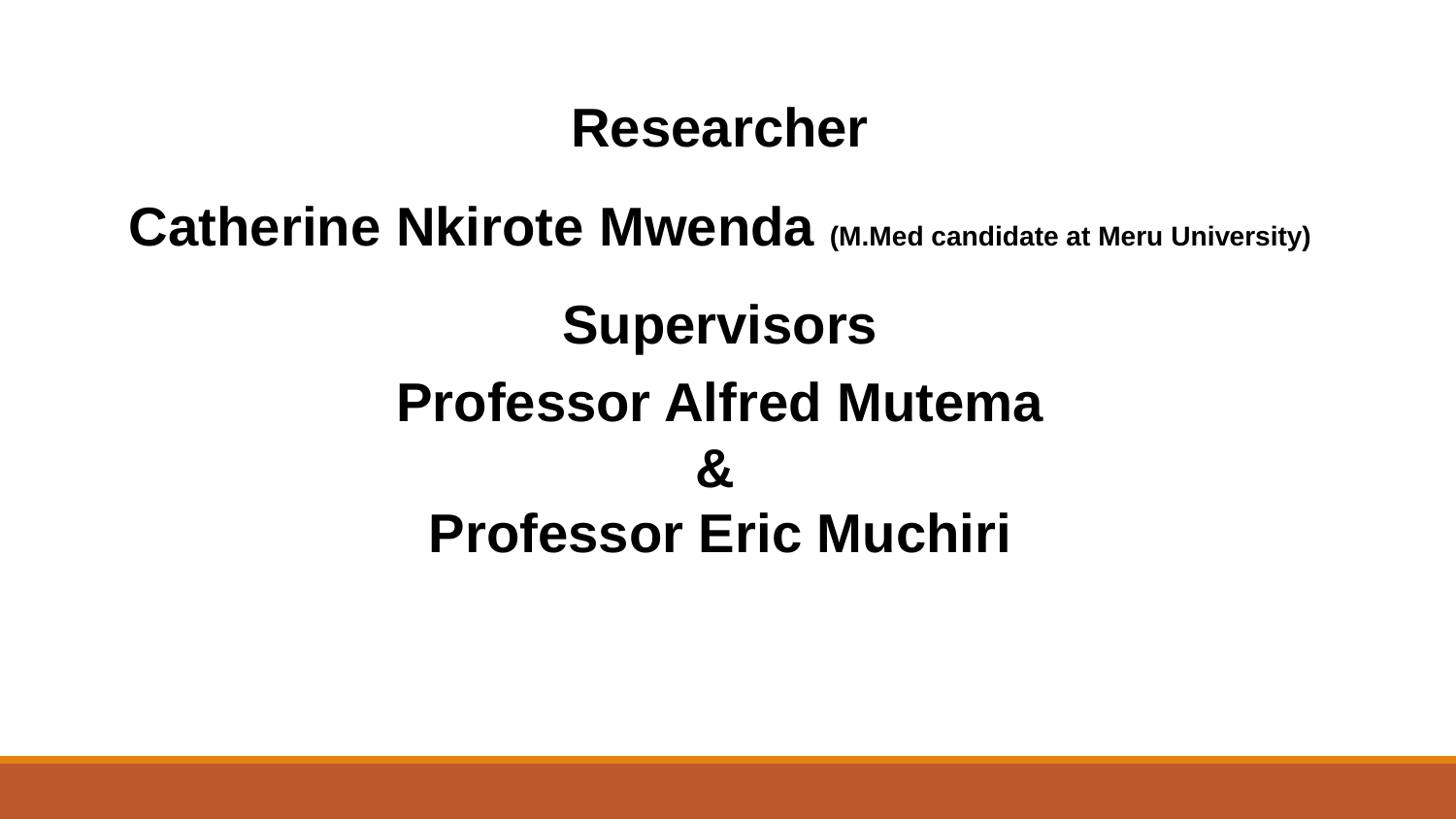# Study Title

# EVALUATION OF ADHERENCE TO CONTINUING PROFESSIONAL DEVELOPMENT GUIDELINES OF NURSING COUNCIL OF KENYA BY CPD PROVIDERS' IN MERU COUNTY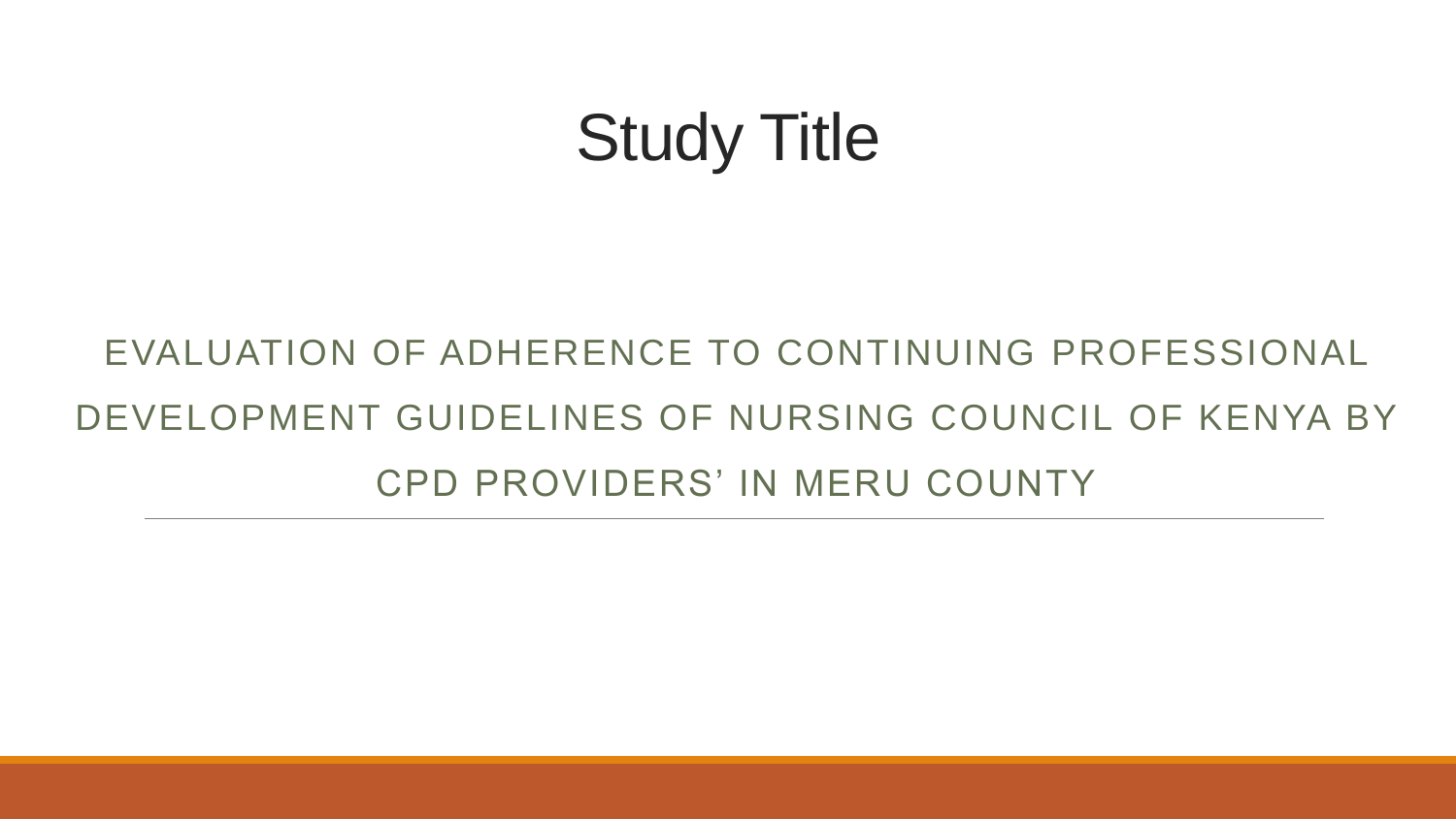## INTRODUCTION & BACKGROUND 1/2

**\*The International Council of Nurses (2010) advocate for nurses' continuing** learning to maintain their competences as they have the biggest responsibilities and accountability for patients continuing care.

**W**\*Nurses require to take part in CPDs to update themselves and keep abreast with current changes and to increase their competencies.

\*As CPDs play significance role to nurses, several countries are executing compulsory continuing professional development programmes.

**\*** Regulators in Kenya have resulted in governing the licensure and registration of health workers to promote and uphold the ethical standards of practice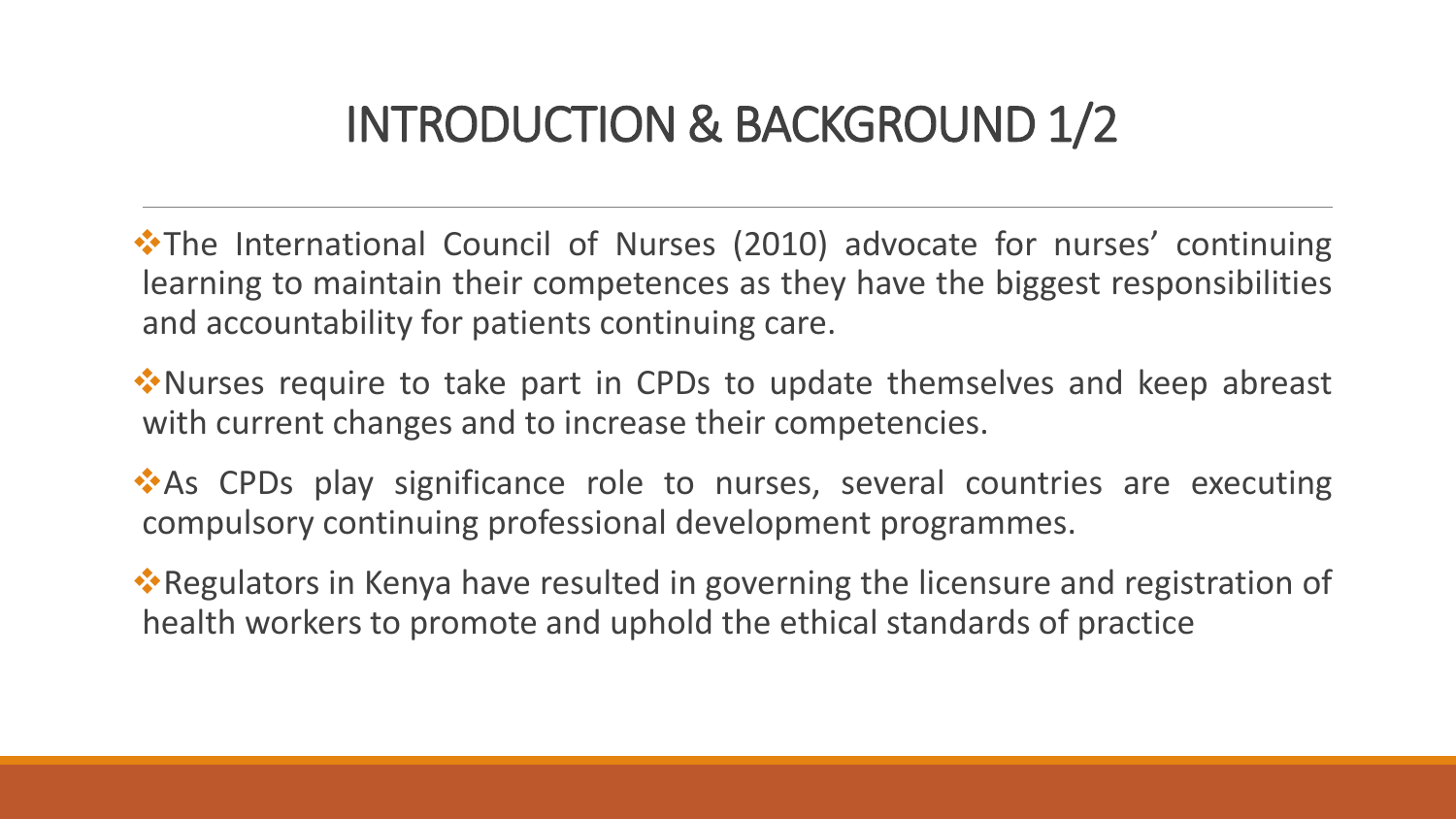### INTRODUCTION & BACKGROUND 2/2

**\*** Despite the many efforts by the regulatory body, it is commonly observed that CPD activities in many Counties are fragmented and rarely standardized and regulated with proper implementation mechanism.

Furze and Pearcey (1999) recognizes lack of empirically documented information analysing adherence to continuing professional development guidelines, and the perceived outcomes in relation to changes in knowledge accrual, attitudes, skills, job fulfilment, worker's retention and career advancement.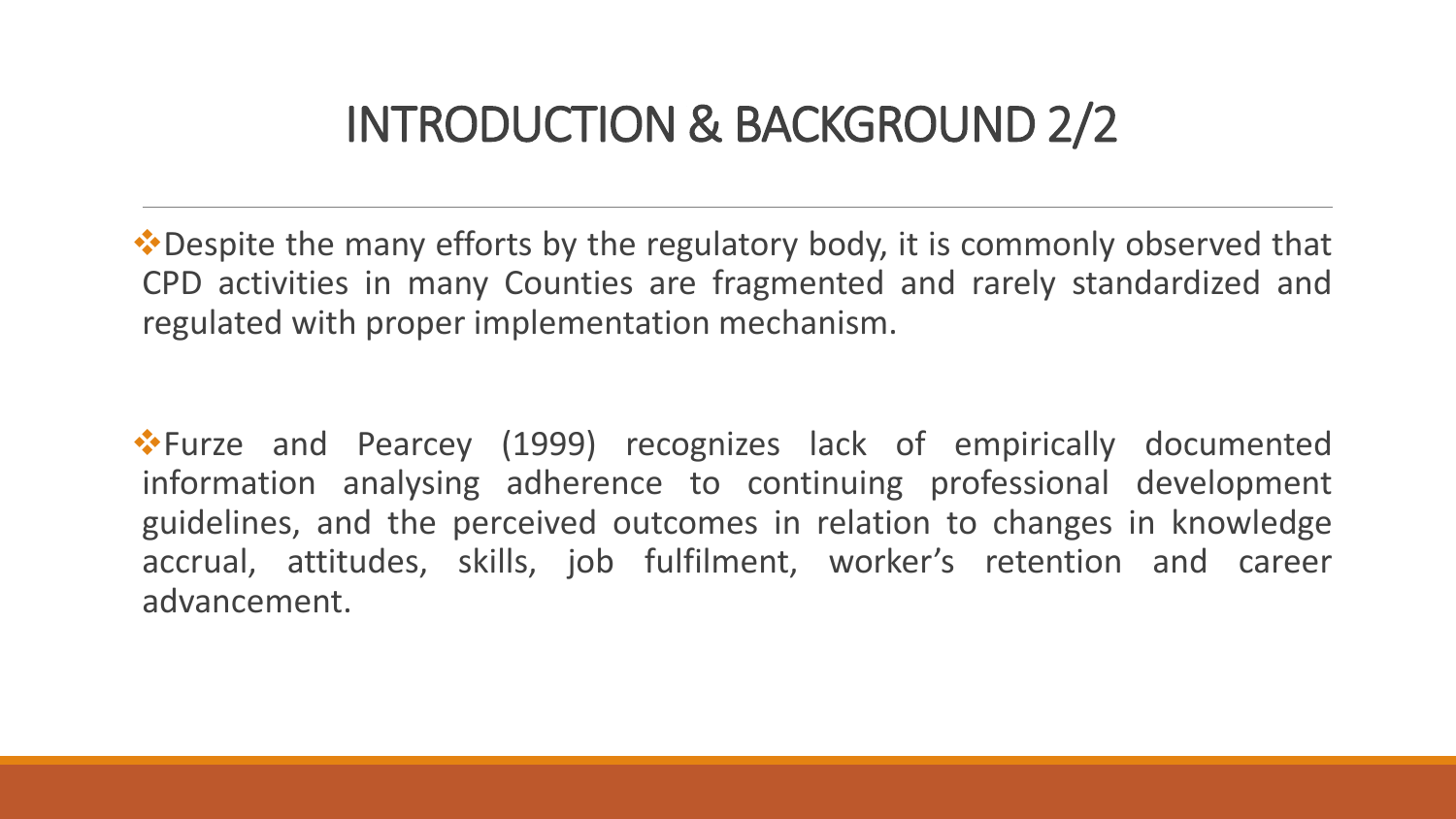# The Problem 1/2

- The nurses Act Cap 257 commends CPD as a medium for skills enhancement in promotion and protection of public wellbeing while ensuring quality care is accorded to the health care sector.
- $\Box$  The Ministry of Health (2013) reported a challenge in tracking institution which was conducting training where, and who was being trained on CPD especially after decentralisation of health services to County Governments
- $\Box$  Institute of Medicine (2010) highlights the absence of a comprehensive and wellintegrated system of continuing education (CE) in the health professions as an important contributing factor to knowledge and performance deficiencies at the individual and system levels.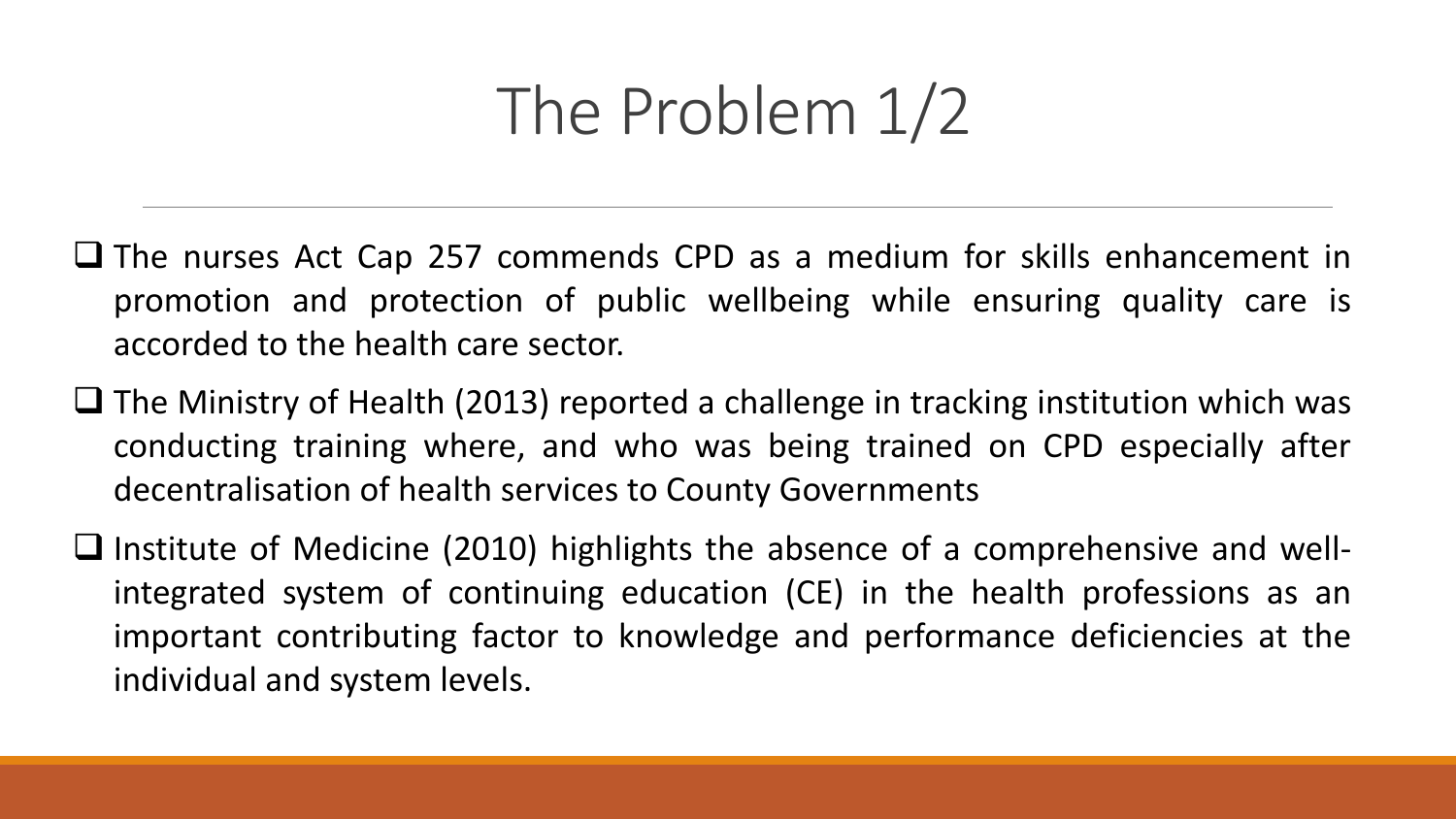# The Problem 2/2

The present approach to CPD has intense faults with large gaps in research, regulation, and financing. The CPD activities are managed by different stakeholders operating in isolation and each conducting the training in their own different styles.

A report by DTC coordinators supported by (Ravitch & Riggan, 2017) noted that there are no records of CPD providers and the mechanism to train on CPDs addressing the thematic areas set by the NCK was lacking.

Thus the study endeavoured to evaluate CPD provision in Meru County in an effort to improve health care services that are offered at Meru County.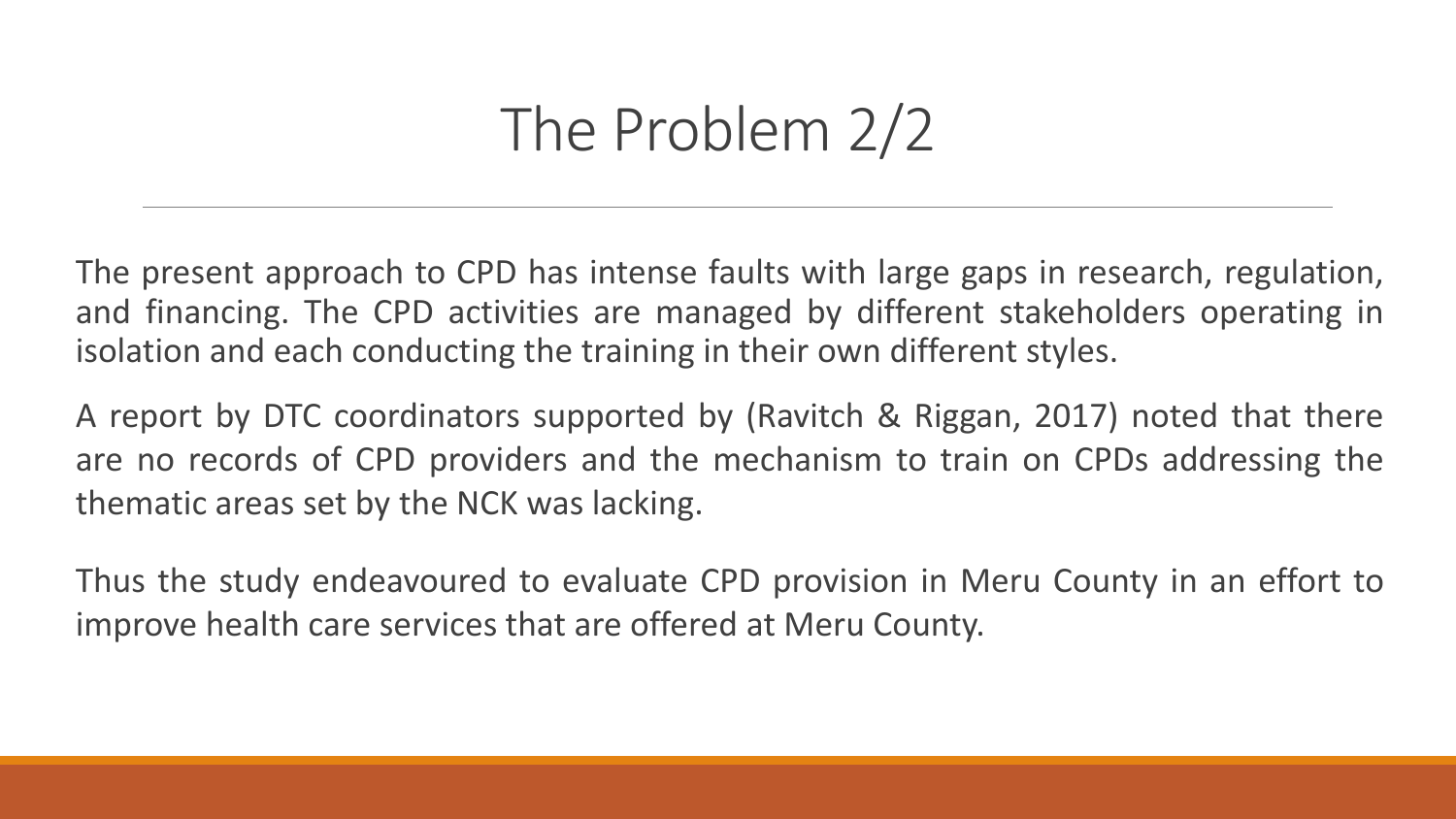## Research objective

1. To establish the CPD providers' adherence to the continuing professional development guidelines of Nursing Council of Kenya.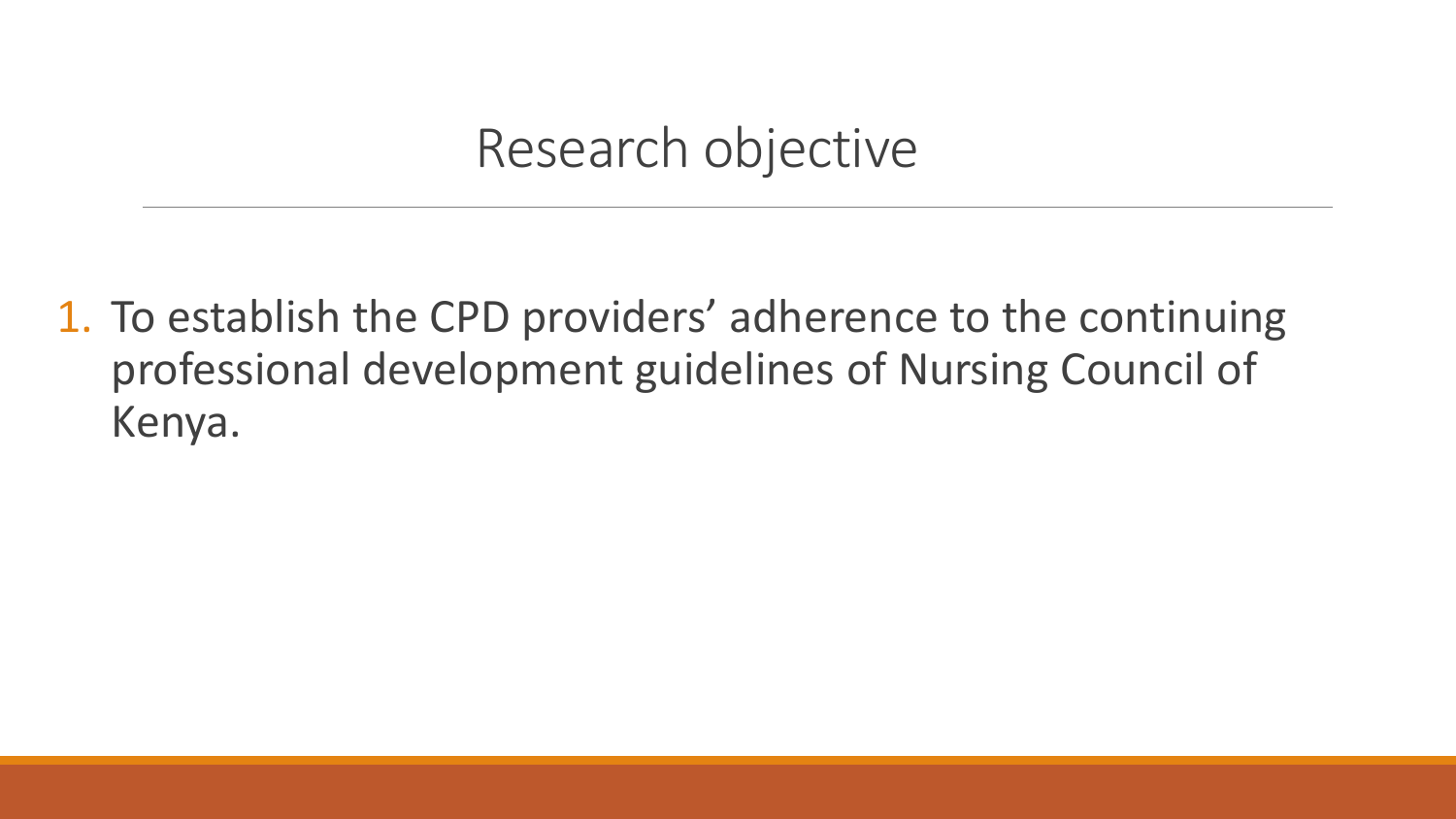# Justification of the study

CPD has remained one of the numerous approaches aimed at strengthening health care workers and deemed necessary to improve quality of patient care and safety

In the contemporary era of paradigm shift in health, revolution of CPD guidelines programmes calls for re-programming and alignment of learning continued community prospects and the requirements of health care practitioners.

The present approach to CPD has intense faults with large gaps in research, regulation, and financing. The CPD activities are managed by different stakeholders operating in isolation and each conducting the training in their own different styles.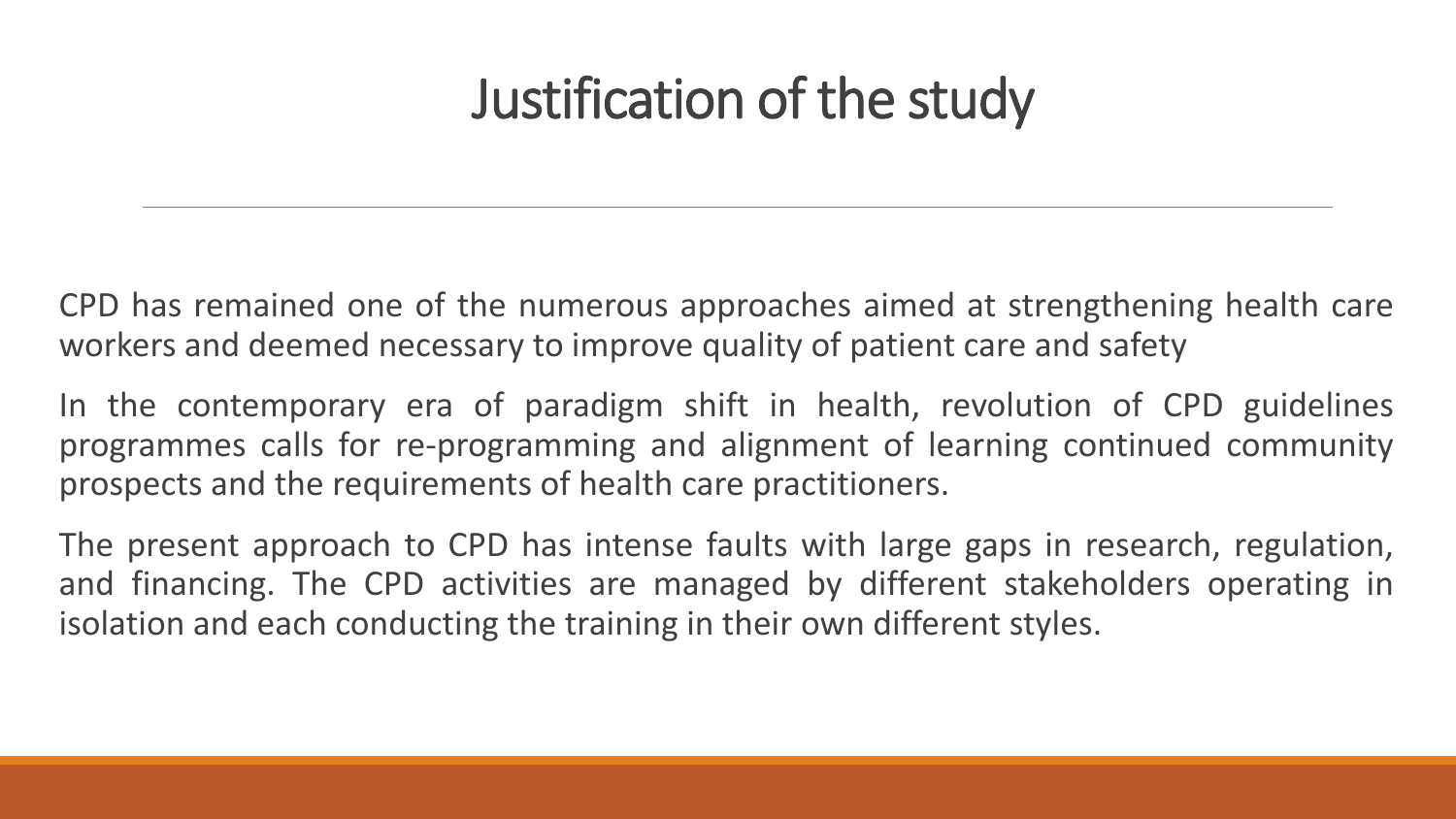### Significance of the study

- There is a critical need to determine adherence to continuing professional development training for nurses especially with devolution of health services.
- As database decisions are more valuable than intuition-based decisions, the study findings has given valuable information to the decision makers for the development of interventions.
- The Nursing Council of Kenya may borrow the study results to normalize, regulate, strengthen and harmonize CPD programmes for nurses in public, private and faith based health institutions to meet minimum standards responsive of patients' safety and quality nursing services.
- The documented outcomes of the study may be used by the county's policy makers to support, develop and implement CPD programmes that enhance nurses' skills and competences for the benefits of patients in general.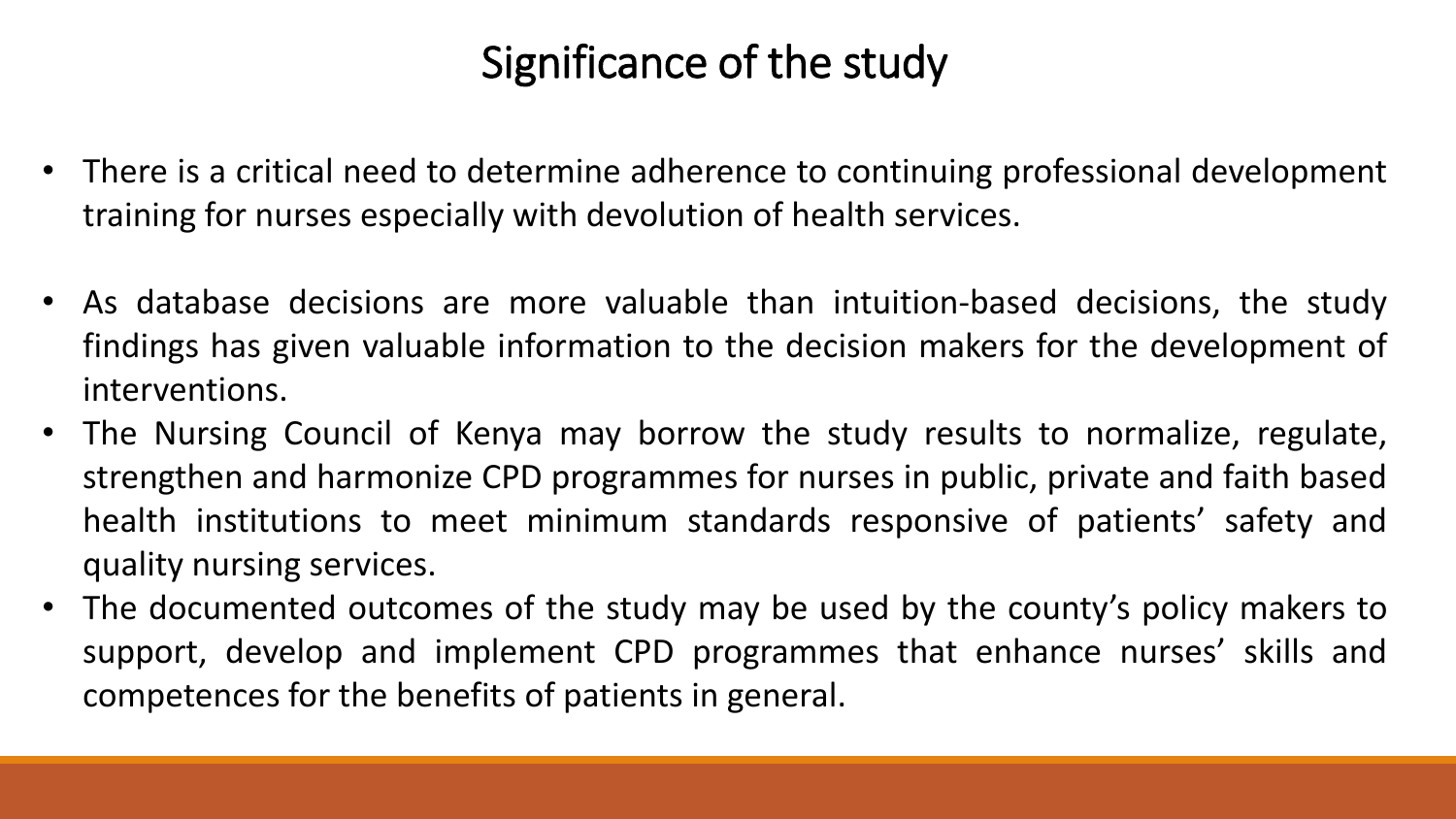#### Literature reviewed 1/5

Egunyomi (2001) asserts that professional development is envisioned around the major concept of continuing learning after the basic education which leads to adoption of life long adult learning.

Speck and Knipe (2005) defines professional development as learning to earn qualified credentials for work opportunities in one's area of practice.

Gopee (2001) emphasizes the necessity for nurses to take part in all-time learning and continuous professional training to keep for knowledge and skills upgrade along enhancing competences.

The nurses Act Cap 257 section 11 subsection 4 provides for regulation, retention and licensing that prescribes that any person who is registered by the Council must renew their licenses every year upon meeting the criteria for retention (NCK, 2015).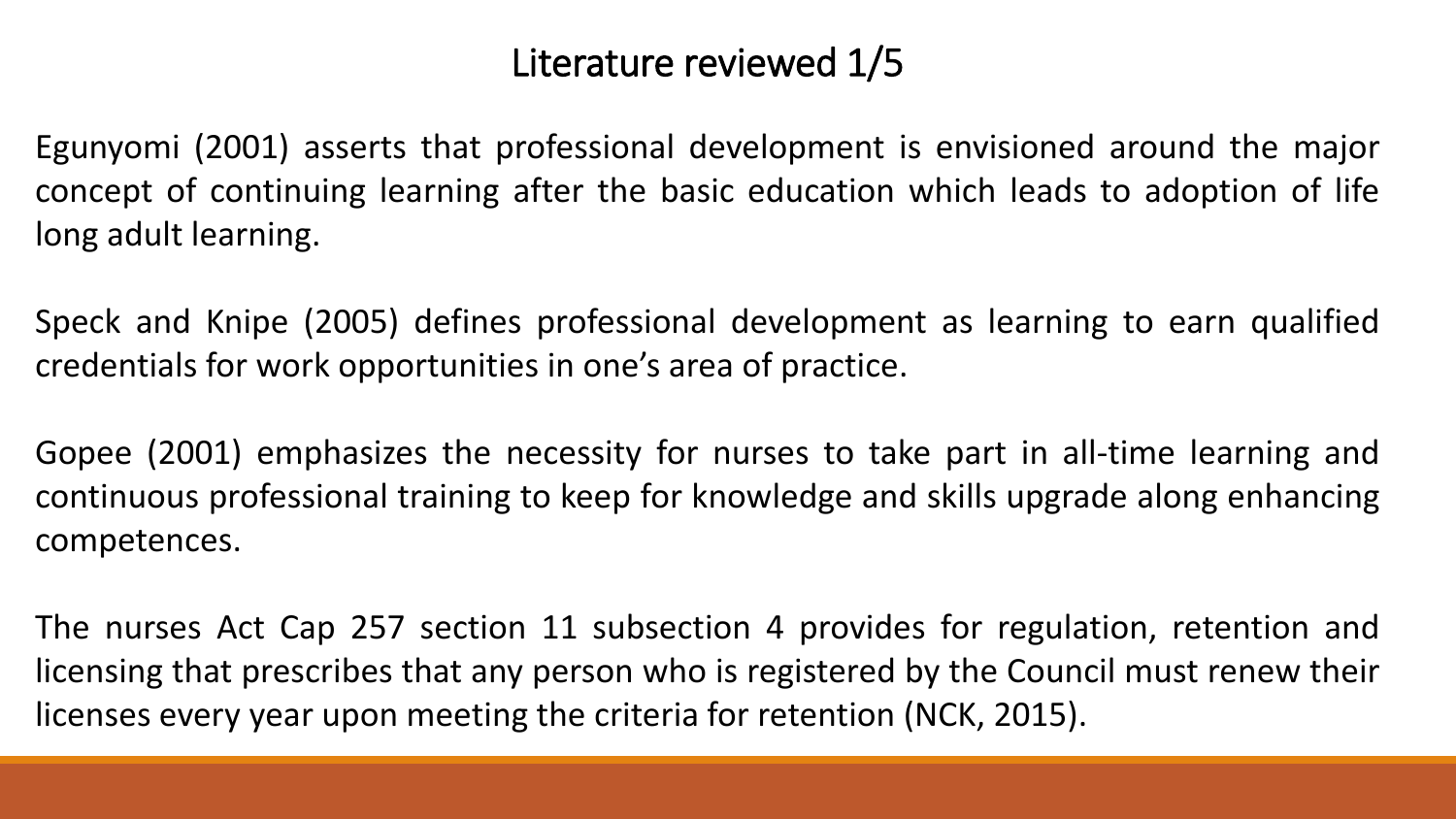### Literature reviewed 2/5

- The Council identifies the constantly changing CPD environment with multiple players hence the CPD providers include individual nurses registered and licensed by the Council, Health facilities (Public, private, Faith based), training institutions (Public, Private and Faith based), relevant Health Professional bodies, Non-Governmental Organizations collaborating in the health sector, Pharmaceutical and or Medical Technology Organizations, Research Institutions and any other CPD provider as approved by the Council
- Accordingly WHO (2010), providers and trainers of CPD are needed to meet the set quality standards, that is, be familiar with and adhere to the CPD framework, ensure CPD is provided by teachers who use effective teaching and learning strategies matched to content and the level and type of learners and use valid and reliable assessment methods that provide feedback on whether the learning objectives have been met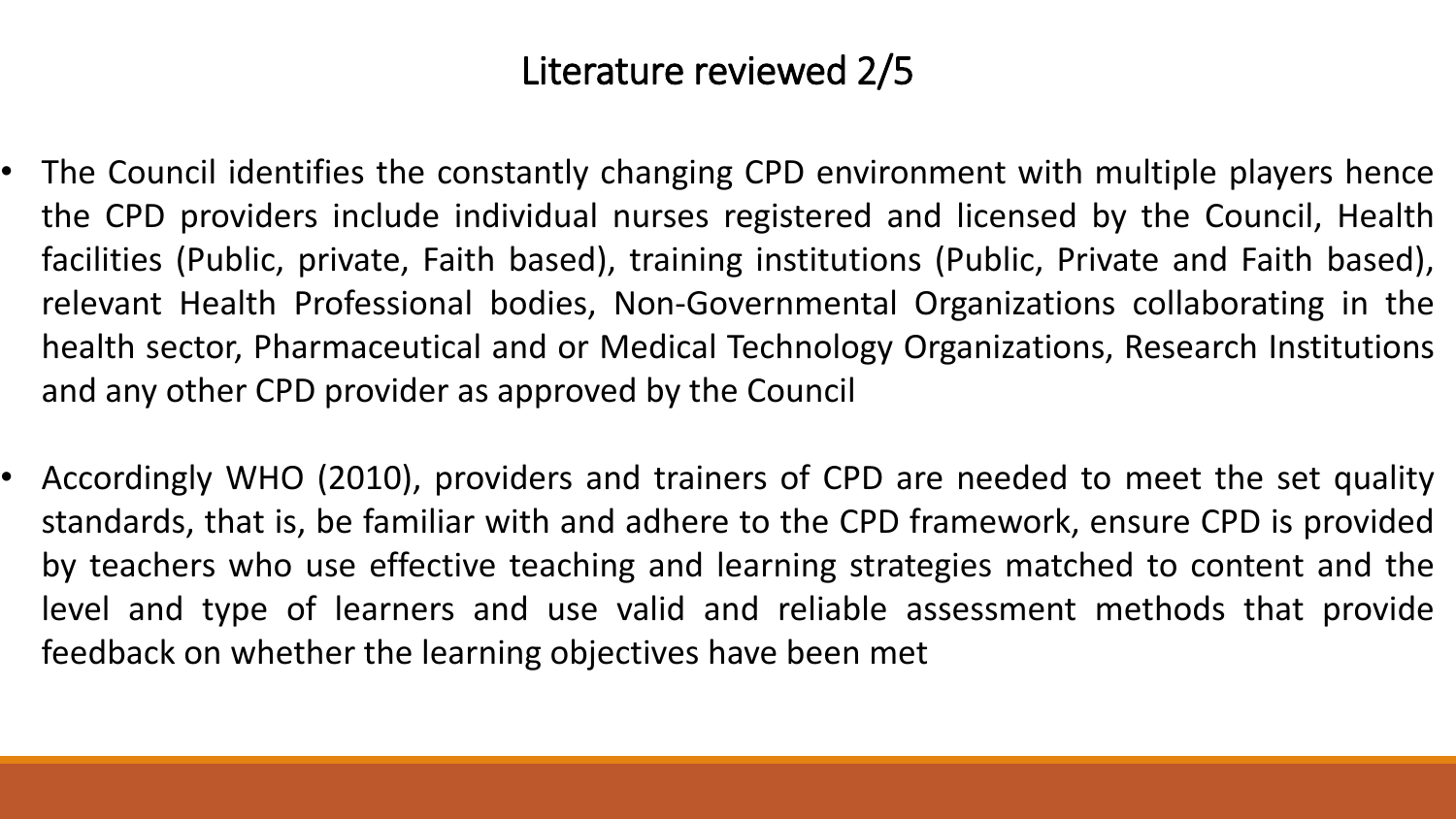### Literature reviewed 3/5

- There is a crucial need for commitment to continued professional growth for life-long learning (Thomas, 2012). Continuing professional development (CDP) is imperative for nurses' skills enhancement and improvement of quality service delivery.
- CPD should enhance effectiveness in the practice and practitioner's development within the profession while being based on the principles that it is a continuous process actively seeking to improve the skills, knowledge and performance aligned to the individual learning needs.
- Willis (2012) emphasizes on the quality of continuing education especially for nurses to enable them provide optimal care to their patients and respond to the needs of the community.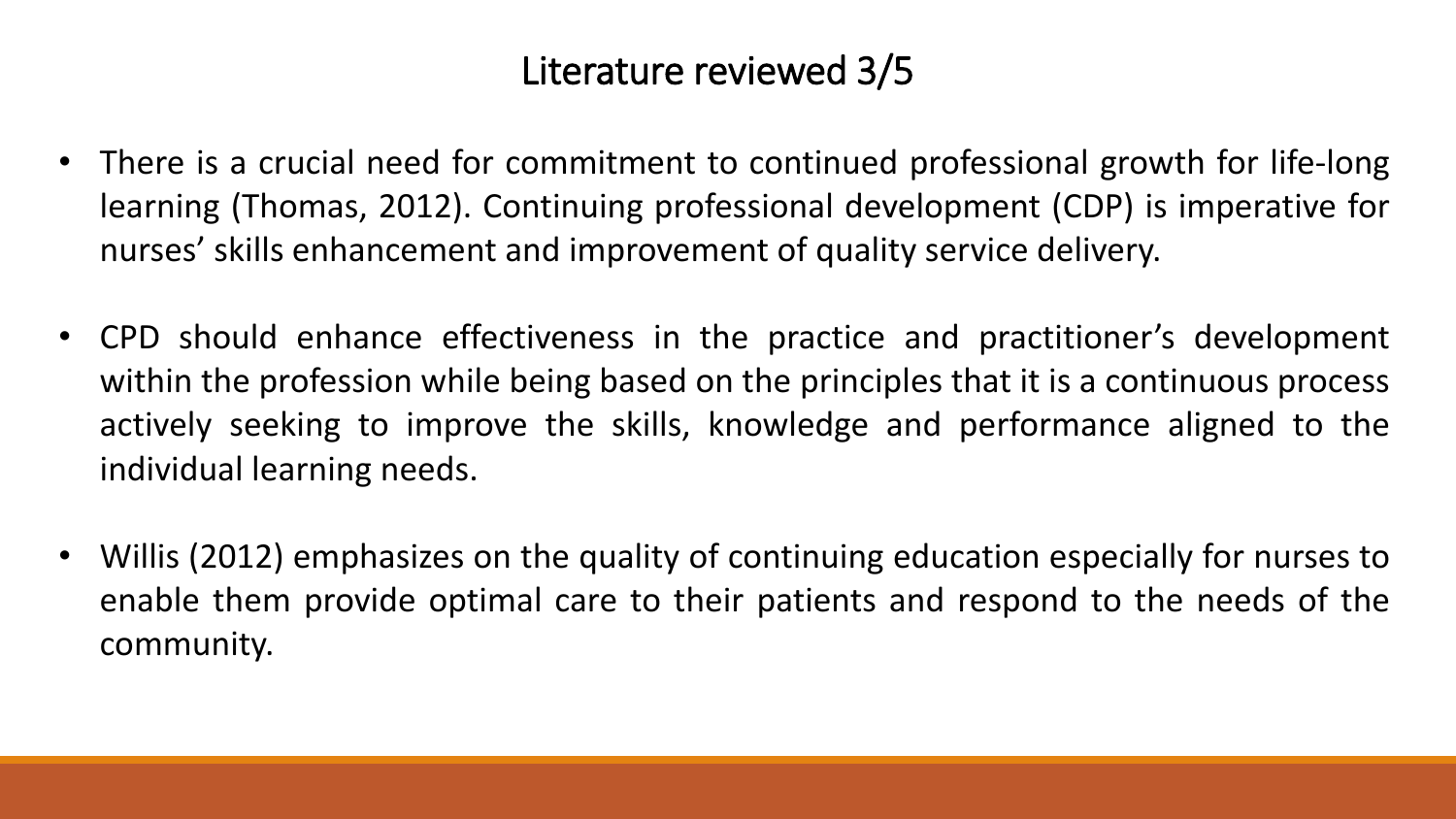#### Literature reviewed 4/5

- Kenya, like many other countries in the region, requires nurses to obtain continuing professional development (CPD) which is also linked to licensure renewal (Evans, Timmins, Nicholl, & Brown, 2007
- Several regulators in Kenya have resulted in governing the licensure and registration of health workers to promote and uphold the ethical standards of practice.
- It has been recognized that all health professionals, through continuing professional development activities, need to adhere to new developments in health care which has led to many countries engaging their employees in mandatory continuing education.
- In order for nurses to update both their knowledge and skills, and remain competent, there is need to take part in lifelong learning and continuous professional education.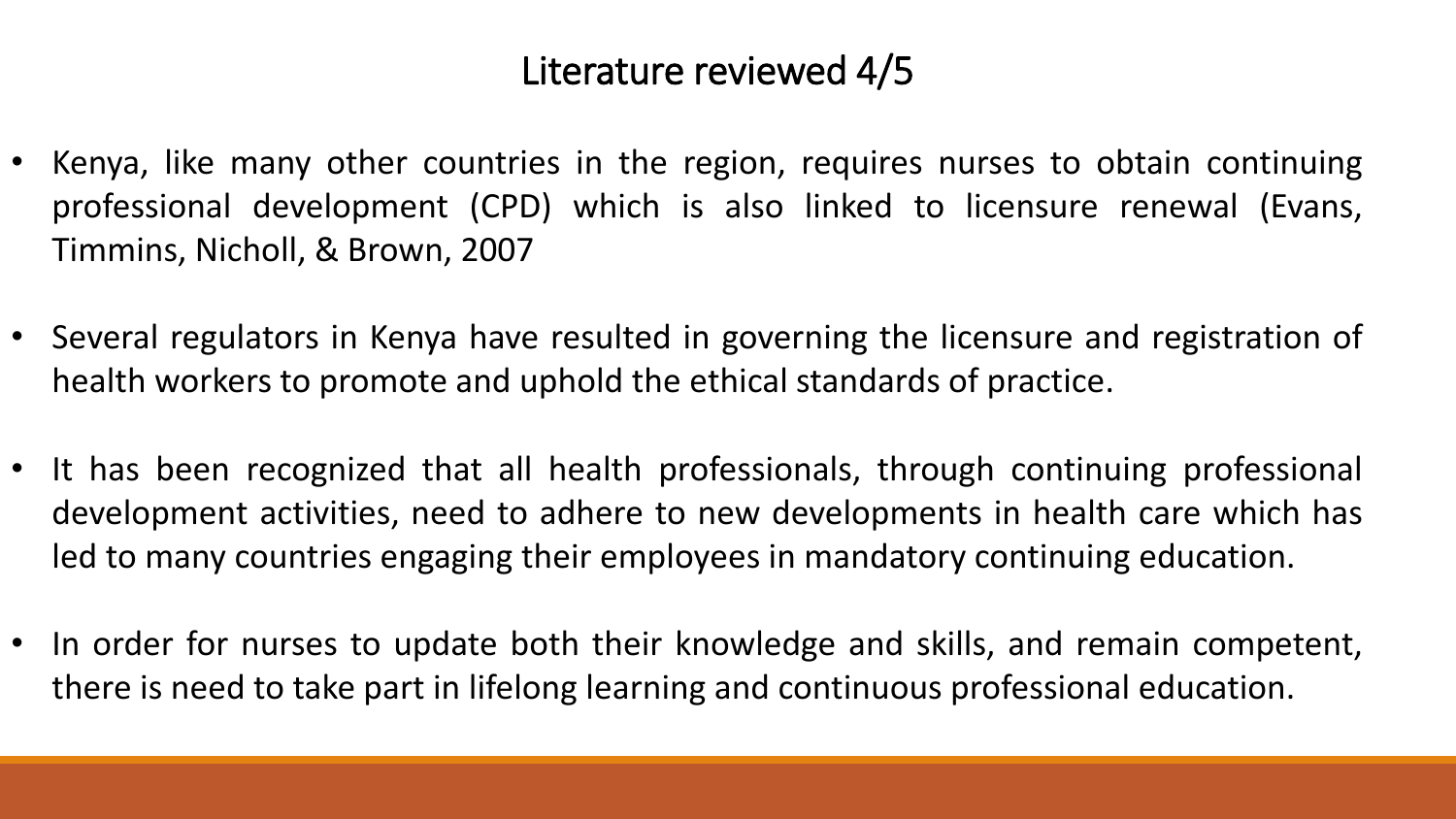### Literature reviewed 5/5

- There must be appropriate regulation of formal CPD activities and all providers of formal CPD activities must adhere to training policies
- Hence, the study focused on evaluating adherence to NCK CPD guidelines by the CPD providers, the nurse practitioners, and the county government adherence to the monitoring and evaluation mechanisms
- This in turn helped to identify any gaps in terms of compliance to the guidelines hence work towards improvement on the same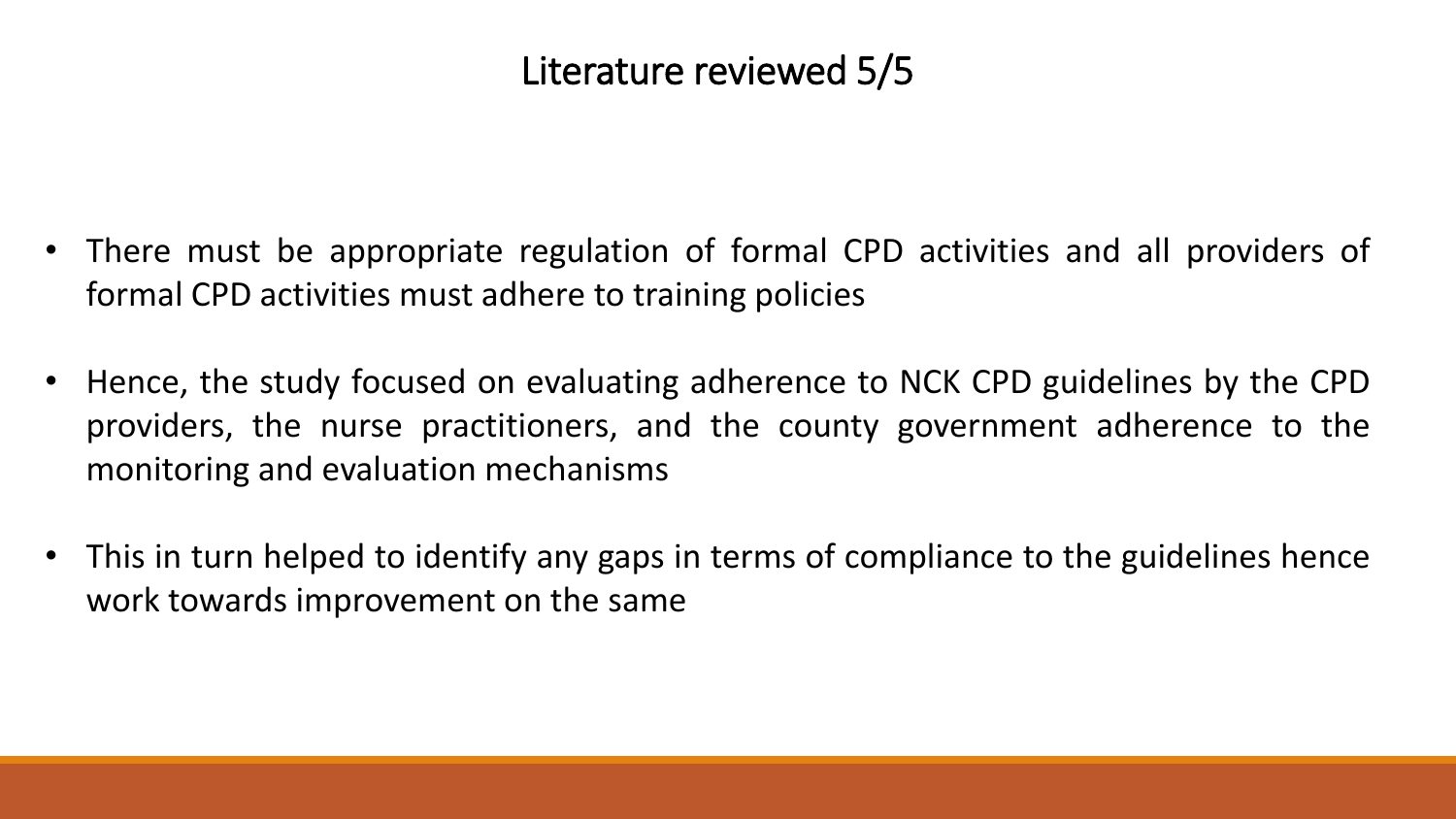### Research methods and materials

#### **Study location**

The study was carried out in Meru County. Meru County borders Laikipia County to the West, Nyeri to the South West, Tana River to the East, Tharaka-Nithi to the Southeast and Isiolo County to the North.

The county has nine administrative sub-counties, which are equivalent to the electoral constituencies with 45 electoral wards. These are Tigania East, Tigania West, Igembe Central, Igembe North, Igembe South, Imenti North, Imenti South, Buuri and Central Imenti.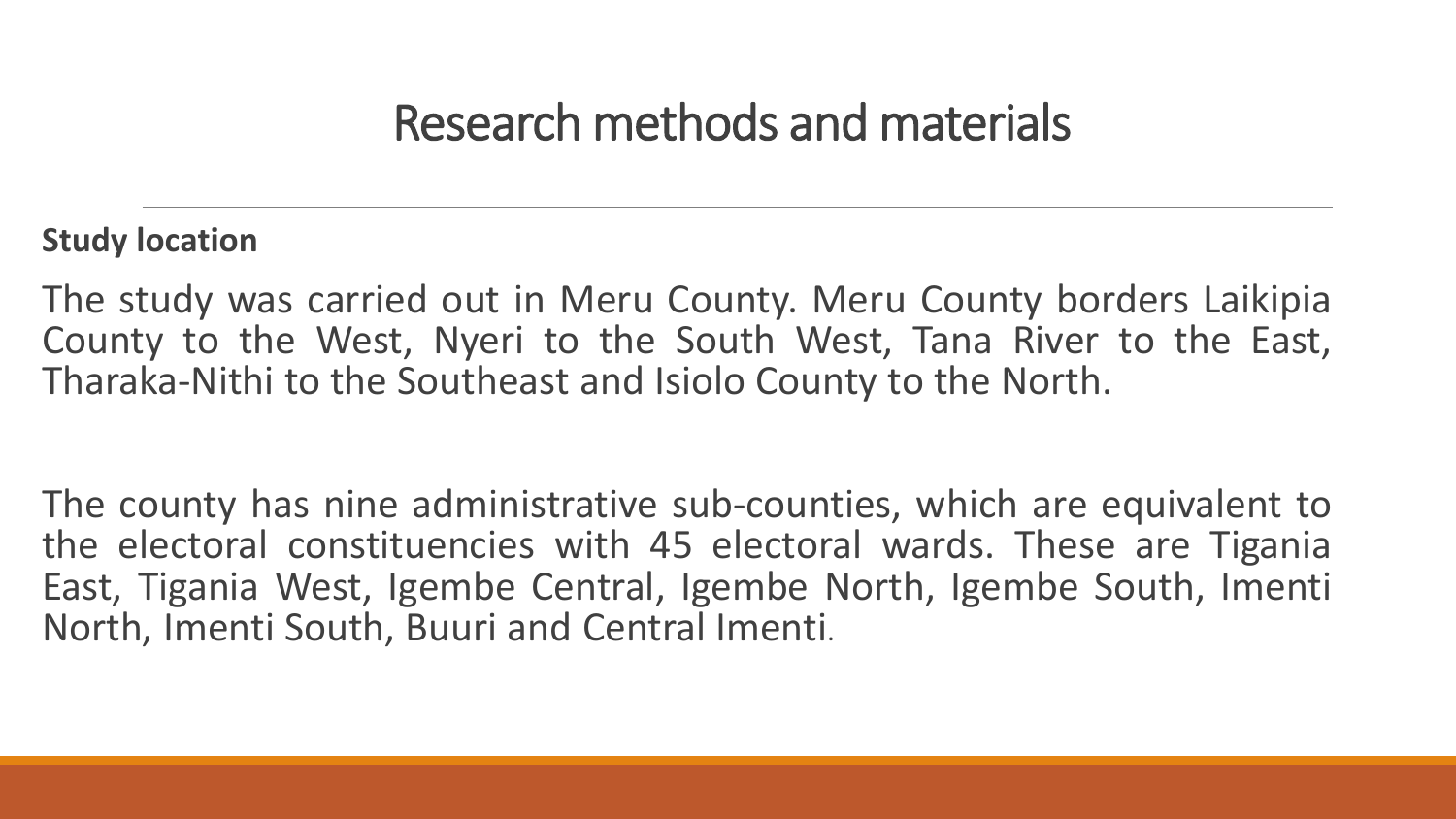### Research methods and materials

#### **Research Design**

The study was a descriptive survey to evaluate adherence to guidelines of CPD Nursing Council of Kenya in Meru County health facilities.

■Different methods of data collection (triangulation) were used (questionnaires, interview guide and documentary analysis checklist)

#### **Study Population**

The study population comprised of nurse practitioners, CPD providers and County health administrators in Meru County.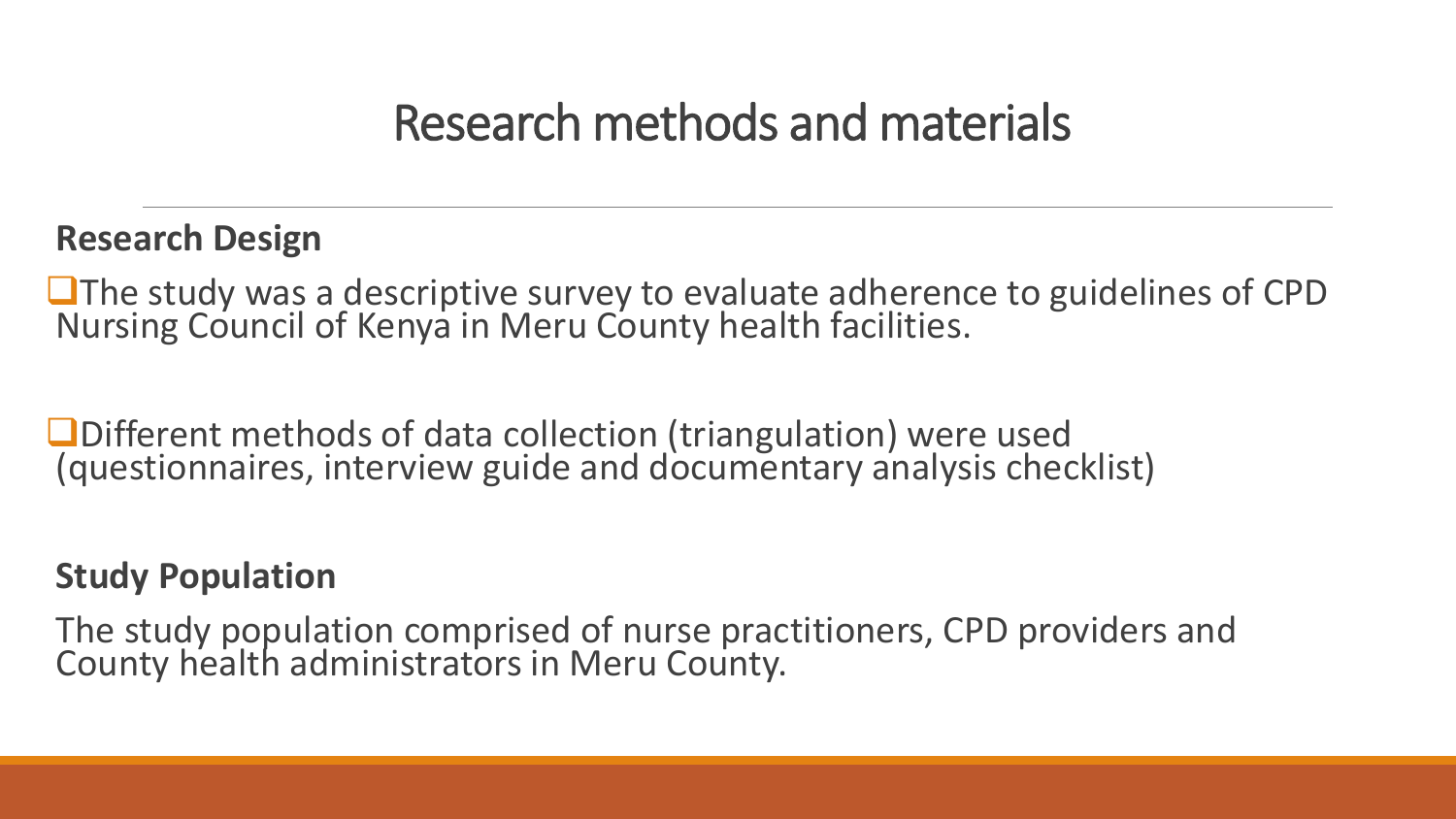### Research methods and materials

#### **Data Collection**

Structured and unstructured questionnaires,

 $\checkmark$  interview schedules, and

documentary analysis to collect data.

#### **Data Analysis**

Sorting, editing, coding and analysis of primary data was done to eliminate errors

 $\checkmark$  SPSS version 22.0 and Microsoft excel was used in the data analysis

### **Ethical considerations**

 $\checkmark$  The relevant approvals were sought before data collection

Confidentiality and Anonymity was maintained during the study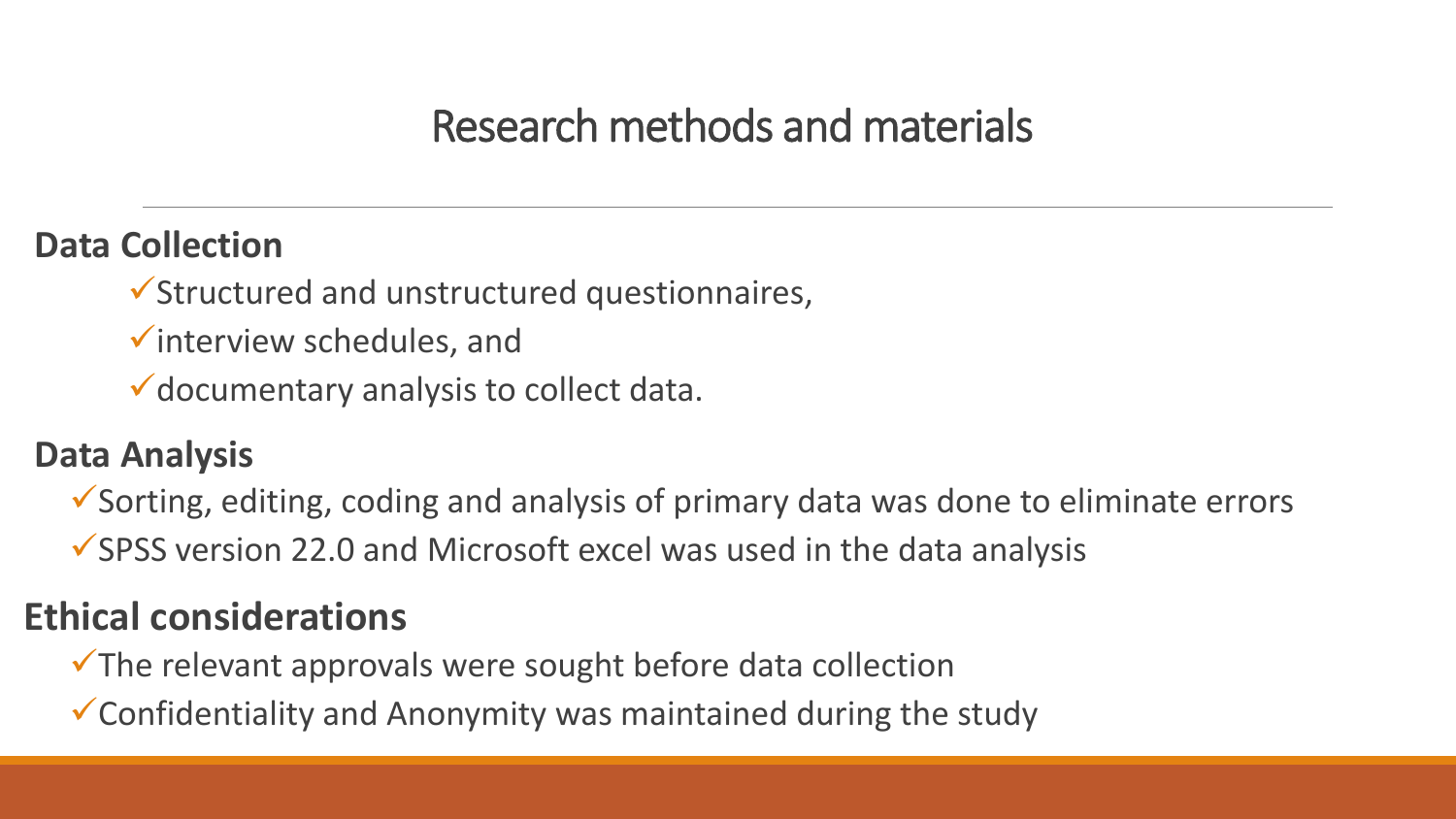The study sought to establish the extent to which CPD providers adhered to CPD guidelines

Results: 50% of the respondents indicated that CPD providers participate in training needs assessment to a great extent as portrayed by a scale of 4. Also all the CPD providers develop deliver and assess training needs to some extent (3) with no deviation.

(50%) of the CPD providers' participate in monitoring and evaluation of CPD to some extent (3), as well as collaboration with partners at County and National levels. The participants indicated that (50%) of CPD providers publish their training calendar to greater extent (4). This was an average fairing which it translation is that they should improve their adherence parameters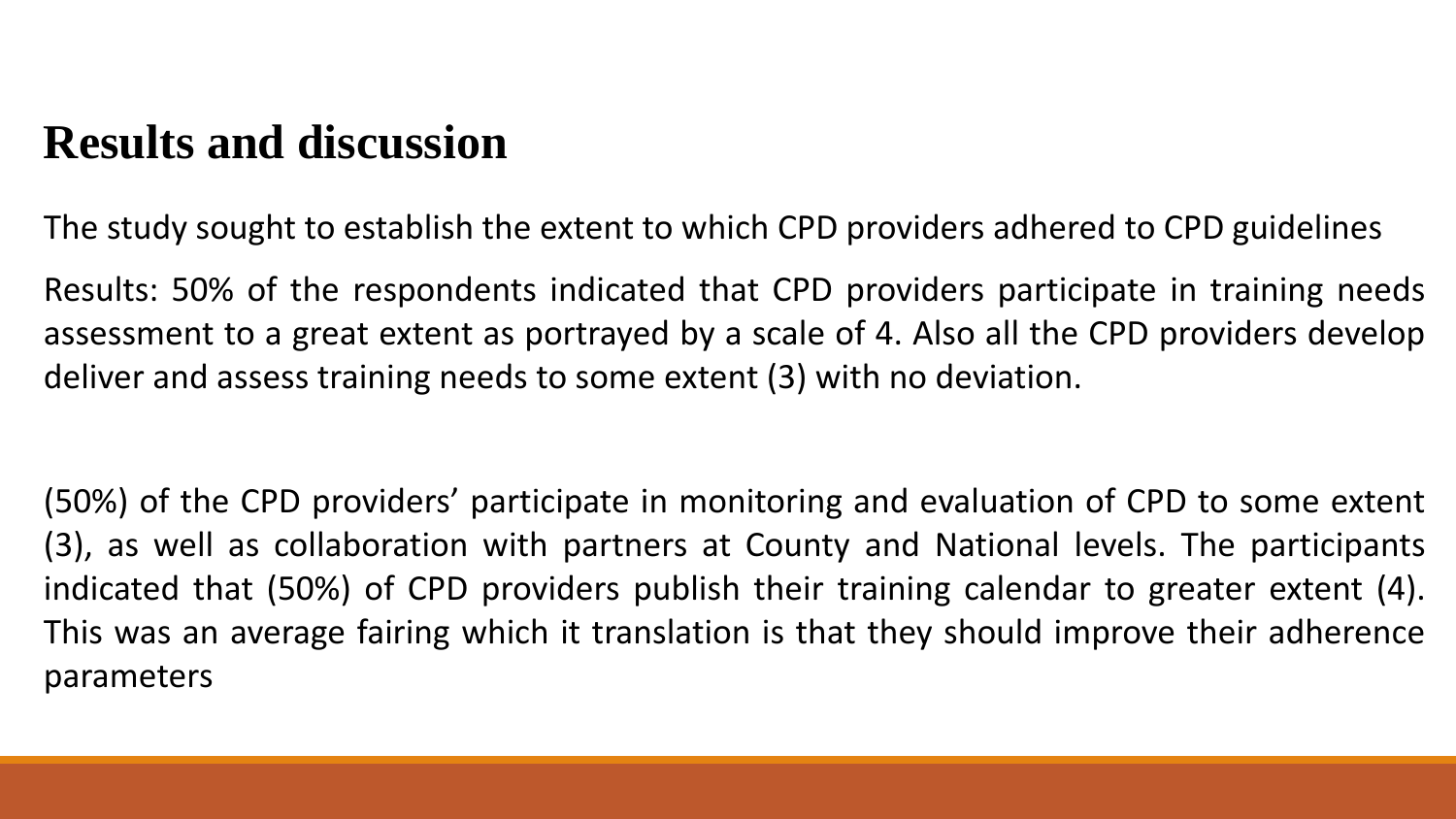- 62.50% of the CPD providers conform to the set guidelines to some extent (3), with 62.50% of the CPD providers providing training reports to the council
- 60% of the CPD providers cited that they create an evaluation process to some extent (3) and also award certificate to nurses who complete CPD training.
- 50% of the CPD providers renew their practicing licenses and 60% have taken part in CPD forums.
- The study found out that only 37% of the CPD providers promote awareness of the CPD activities.
- With deviation of 0.51, the respondents stated that collaboration between CPD coordinators and the providers only happens to some extent (3).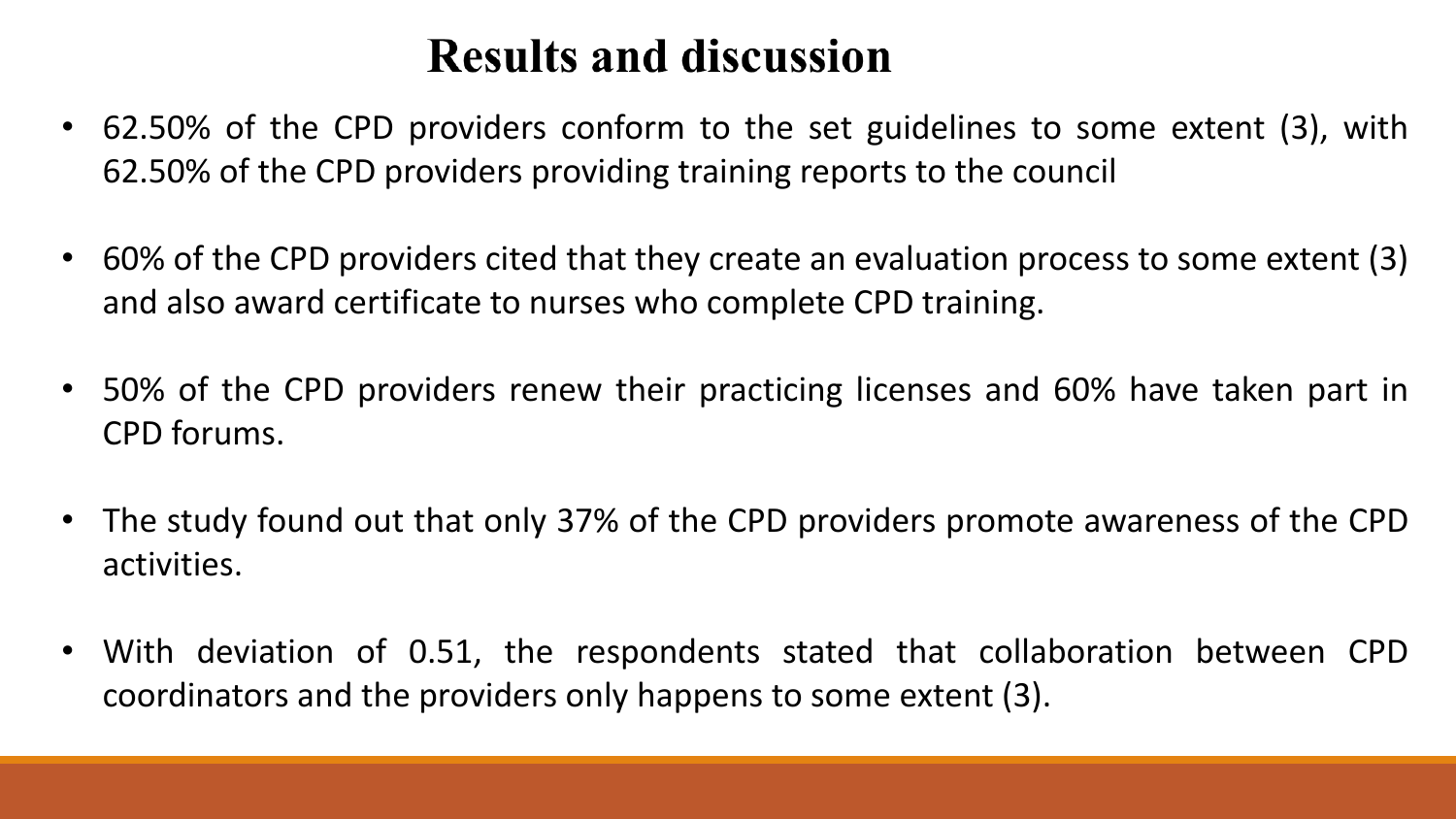$\Box$  Some training areas/gaps needed by the CPD providers to enhance their training:

- Information, Technology & Communication,
- Human Resources Management courses,
- policy making & leadership management,
- Public Relations and
- Counselling courses.

 $\Box$  Challenges cited by CPD providers as hindrance to adhering to the CPD guidelines:

- $\triangleright$  inadequate time to enhance rolling out of the continuous professional development programs,
- some nurses repeat courses and some attend training which are irrelevant to them.
- Some nurses lack interest to attend CPD training to build their nursing competence and keep abreast with the current nursing practise.

 $\Box$ This is an implication that nurses are either not motivated to embrace their professional growth or are not aware of such CPD trainings within the county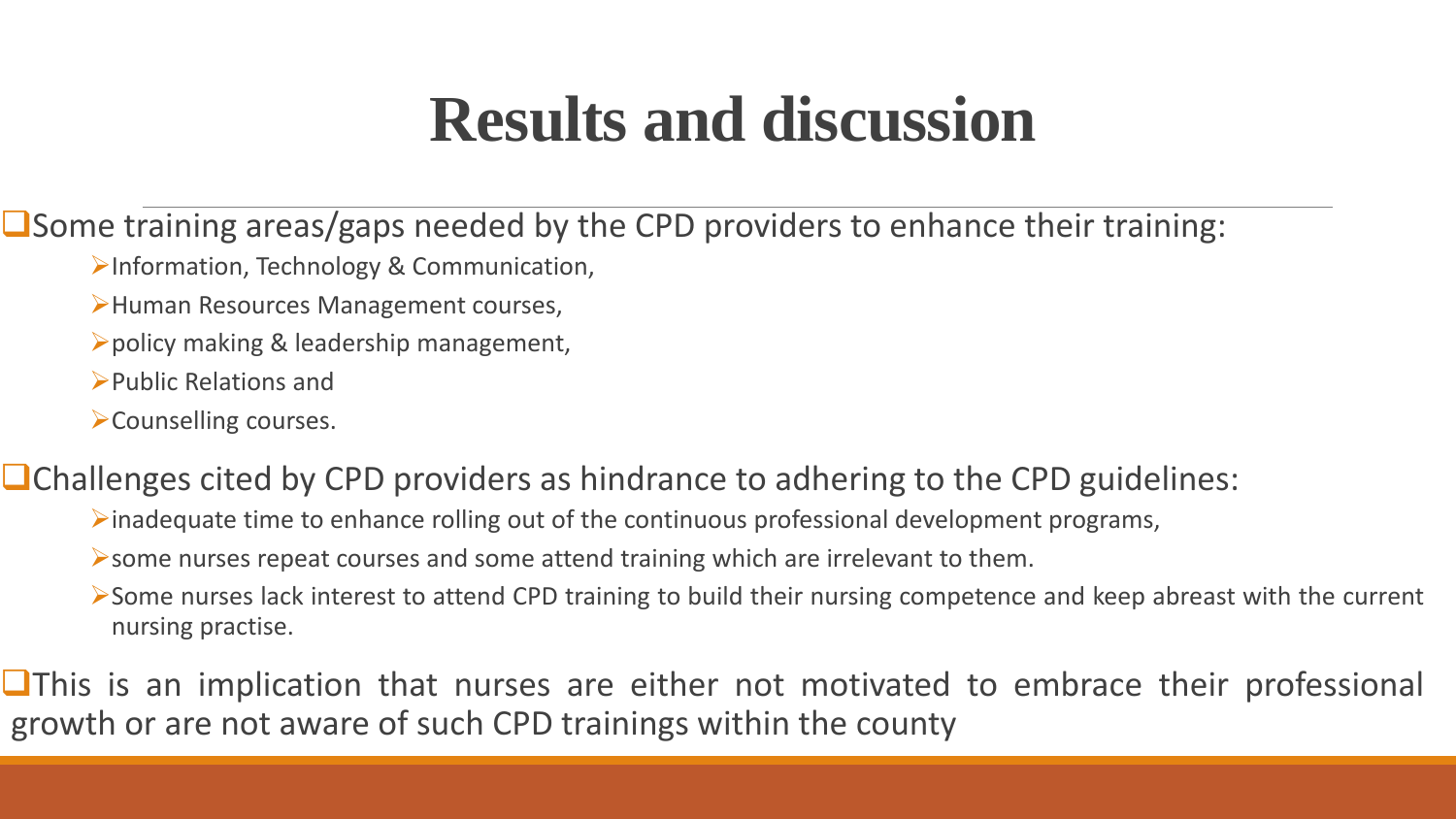Rarieya and Tukahirwa (2006) emphasizes that CPD trainings are necessary for one's competence. It was clear that expensive venues, lack of funds and lack of quorum were some of the challenges that CPD providers were facing during the implementation of CPD programs.

That in turn interfered with timely submission of reports, renewal of practising licenses, participation and evaluation of CPD activities, and promotion of awareness and creation of forums to foster such activities.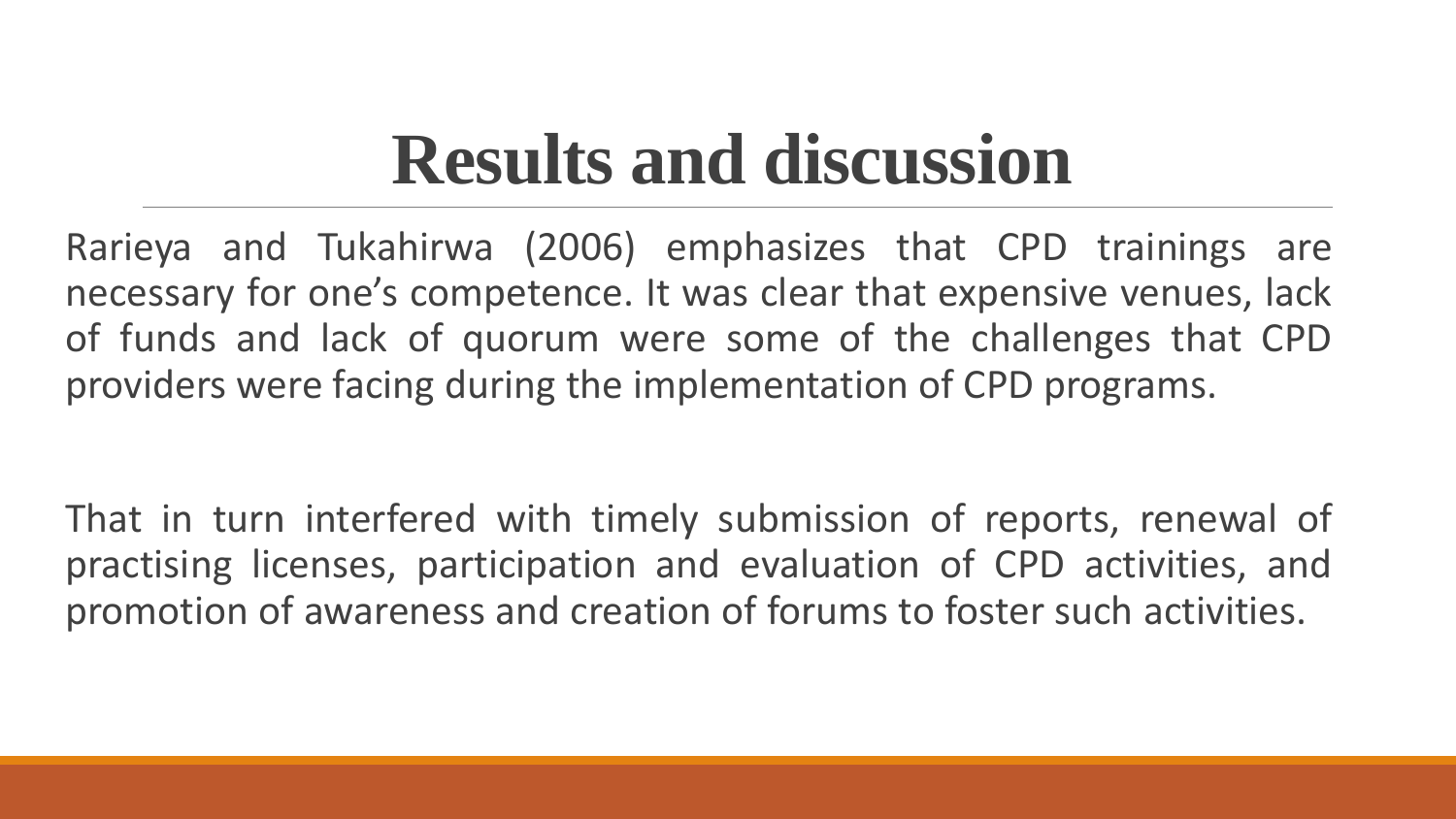## Conclusion, recommendation & future research

 $\Box$ It was connoted through the study that the CPD providers hardly adhere to the NCK CPD guidelines.

 $\Box$  The mentioning of trainings required to enhance competency showed that nurses and the providers still required strengthening in thematic areas cited by the council as key for competency.

**Qack of regional NCK officer hindered supportive supervision.**